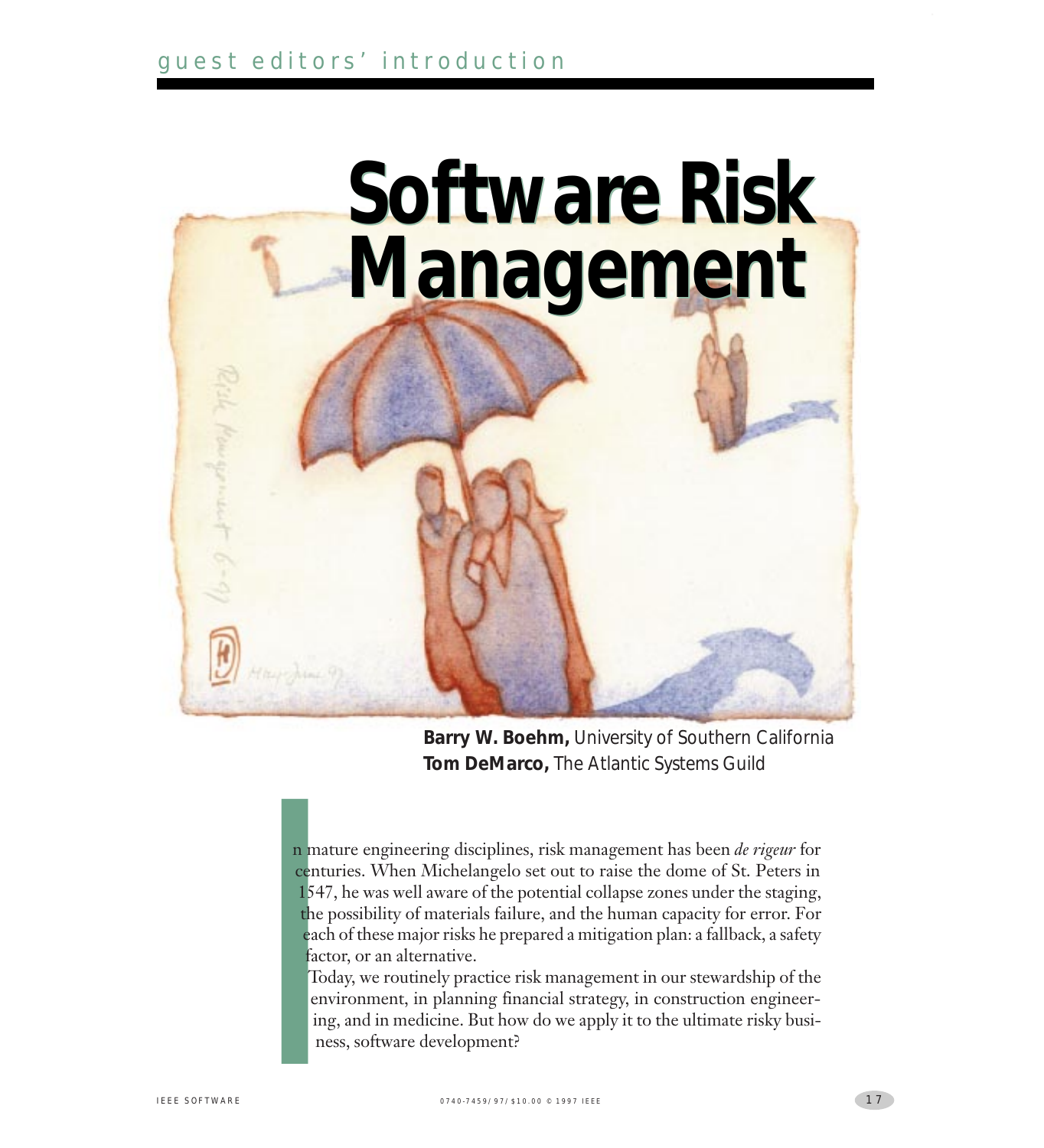## RISK VS. "CAN-DO"

Software development's risky nature is easy enough to acknowledge in the abstract, but sadly, harder to acknowledge in real-world situations. Our culture has evolved such that owning up to risks is often confused with defeatism. Thus, a manager faced with a nearly impossible schedule may deliberately ignore risks to project a confident, "can-do" attitude.

Or is that assessment too severe? After all, *you* wouldn't ignore risks on your project. Or would you? To understand how risks get ignored, we must look beyond the kinds of risk that are subject to easy, obvious mitigation, such as: "If we don't add two folks to the test team right away, we are never going to complete acceptance testing in time for a June 1 delivery." Any manager capable of staying awake during the work day will leap at solving this one; ignoring it means missing a chance to take early and efficient corrective action.

Fatal risks, on the other hand, offer an entirely different challenge. These risks are either beyond effective mitigation or unacceptably costly to mitigate. An example of fatal risk is: "We can now see that the June 1 estimate was hope-

# Our culture has evolved such that owning up to risks is often confused with defeatism.

lessly flawed; we have no chance of making that date, we never had a chance of making it, and most actions we might now take (such as adding more people) can only lengthen the time it will take us to eventually deliver the product." Fatal risks are often ignored by the can-do manager. An attitude that would be obviously stupid in the presence of small risks is somehow considered less stupid for large ones.

## FOCUS ON ESSENTIALS

The key concepts of risk management can help software managers assess problem situations and formulate proactive solutions. A good example is the key risk management concept of risk exposure. For each source of problems causing a potential loss to the project, the exposure is defined as the product of the probability of the potential loss, Prob(Loss), multiplied by the size of the loss, Size(Loss):

#### $Risk\,Exposure = Prob(Loss) \times Size(Loss).$

A recent gathering of Indian software managers revealed that they perceived personnel turnover as their biggest source of risk. Huge demand for experienced software people—as in the US and elsewhere—confronted the typical software project manager in India with the likely departure of one or more key people, which would potentially result in a substantial and costly disruption of the project's schedule.

The notion of risk exposure helped focus these managers on reducing both Prob(Loss) and Size(Loss). Prob(Loss) can be reduced by assessing, addressing, and monitoring the annual turnover rate. Good strategies for this include empowering performers, teambuilding, establishing significant incentive bonuses for successful project completion, recognizing outstanding efforts, and structuring career paths around an organization's product lines.

Size(Loss) can be reduced significantly too. Software inspections not only find defects, they also spread information on the software product's components across the organization, as do other approaches such as egoless programming and Cleanroom techniques. Modular software architectures and encapsulation confine the effects of personnel turnover to small parts of the system. Software development files and good configuration management make it easier for new replacements to master existing software modules. In combination, a focus on

these strategies can make an organization not only more competitive in a highturnover marketplace, but also a more satisfying place to work.

### RISK MANAGEMENT'S DIRTY LITTLE SECRET

Software managers would be more inclined to acknowledge and manage their risks if they were more aware of comparable organizations that had already chosen to move in that direction. Although there is evidence that software risk management is beginning to affect many companies and government agencies, published word of that experience remains minimal. There is a reason why this has been and will probably continue to be true: Doing software risk management makes good sense, but talking about it can expose you to legal liabilities. If a software product fails, the existence of a formal risk plan that acknowledges the possibility of such a failure could complicate and even compromise the producer's legal position. There is reason to suspect that most risk management practitioners have adopted a "don't ask, don't tell" attitude toward publication of their successes.

Given this tendency, we feel particularly lucky to have a lively "Point/ Counterpoint" and eight fine articles on risk management in this issue. A ninth risk management article appears in the May issue of our sister publication, *Computer*. Together, these 10 pieces establish a coherent baseline for how risk management is and should be practiced in software organizations.

### THE ARTICLES

If you are new to risk management and wondering if you should get involved with it—or at least feel guilty about not yet being involved—start by reading Tim Lister's "Point," which maintains that risk management is project management